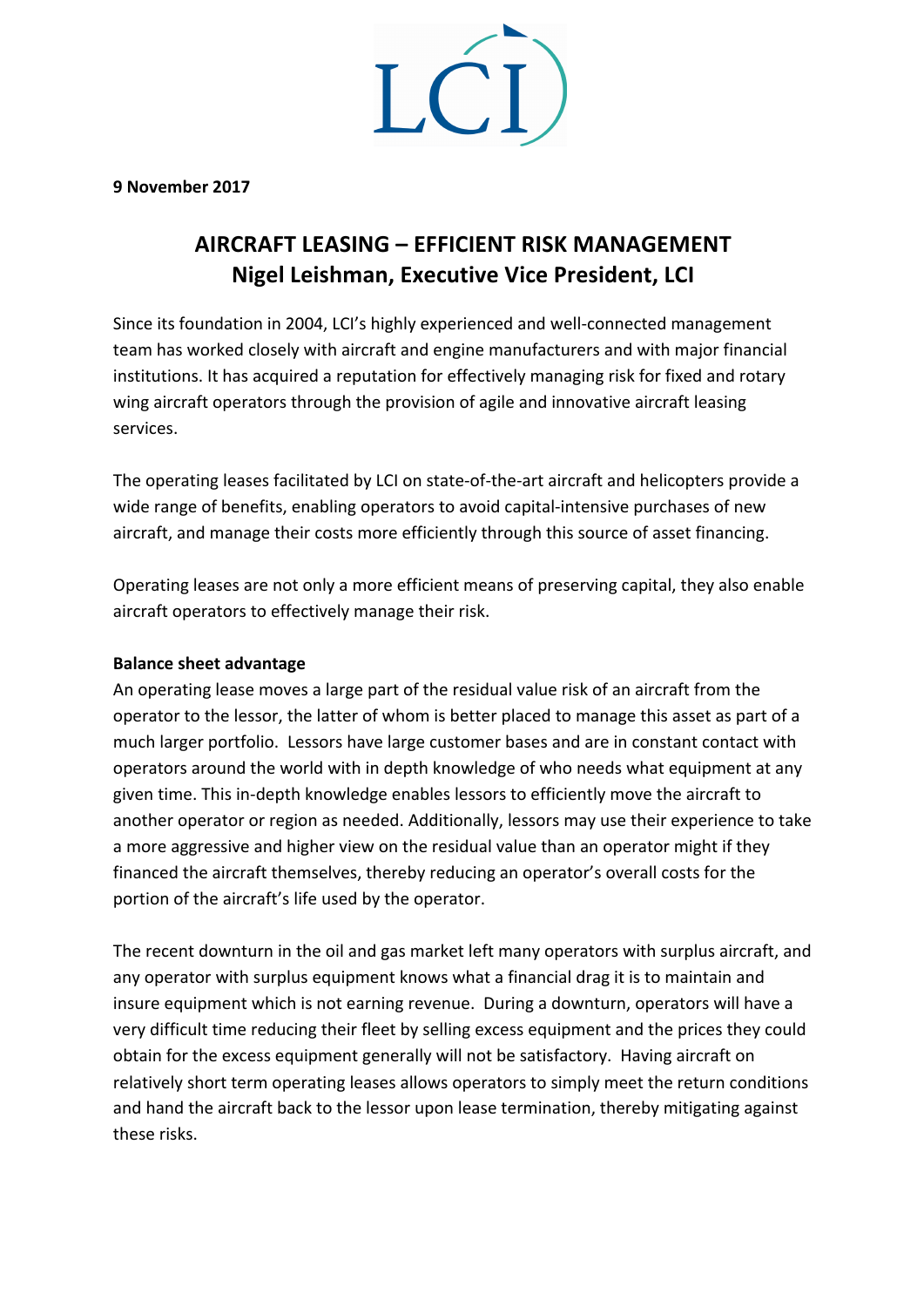### **No 'up front' costs**

Operating leases also provide other ways to reduce financial risk to operators. The 'up front' costs in an operating lease are limited to a security deposit and one month's aircraft rental with no form of pre-delivery deposit required, a lower outlay than the down payment required in a finance lease, and considerably less than the equity outlay required in the case of an outright purchase.

#### **Removing currency and interest rate risk**

Lessors will often work with banking partners to fix the monthly rental rates which are often in US Dollars or Euros, but in some cases may be offered in the operator's local currency, thereby removing the risk of adverse exchange rate movements.

Over and above this, lessors such as LCI can forward fix these rentals up to 18 months or more before the delivery of the aircraft and commencement of the contract to avoid adverse movements in exchange rates. As helicopters are often purchased in Euros (for Airbus Helicopters and Leonardo), but lenders rely upon their value which is appraised in US Dollars, this frees operators from the need to hedge against exchange rate risk in both Euros and US Dollars.

The same concept applies for interest rates. LCI fixes the rate at the time of delivery to provide fixed monthly rentals, thereby reducing the exposure for operators to fluctuations in interest rates over the period of any long-term contracts.

#### **Value added**

As residual values reflect the future demand for a particular aircraft type, these values can vary considerably making a lessor's aircraft choice critical to its success. One of the reasons LCI invests in new generation helicopters such as the Leonardo AW169 is that we believe that these designs will continue to have a strong market demand long into the future. Whilst there are older, less expensive aircraft available, they are no longer state-of-the-art and the fact that they may well have lower residual values in future means their monthly lease costs may actually be higher than more expensive helicopters. By leasing the latest technology aircraft which have strong residual values, operators can often benefit from leasing newer, more capable and better performing helicopters at a lower cost.

#### **New generation helicopters**

Lessors like LCI can also help manage technical risk as they often have greater experience with new aircraft types than the operators who lease them. LCI has specialised in new generation helicopters such as AW139, AW189 AW169 and H175, and to date has taken delivery of more than 40 new helicopters, giving it huge experience and expertise in managing the aircraft acceptance process. LCI works closely with operators and manufacturers to develop the aircraft configurations and specifications, and can also work with third party suppliers to customise the aircraft's fit out after it is delivered.